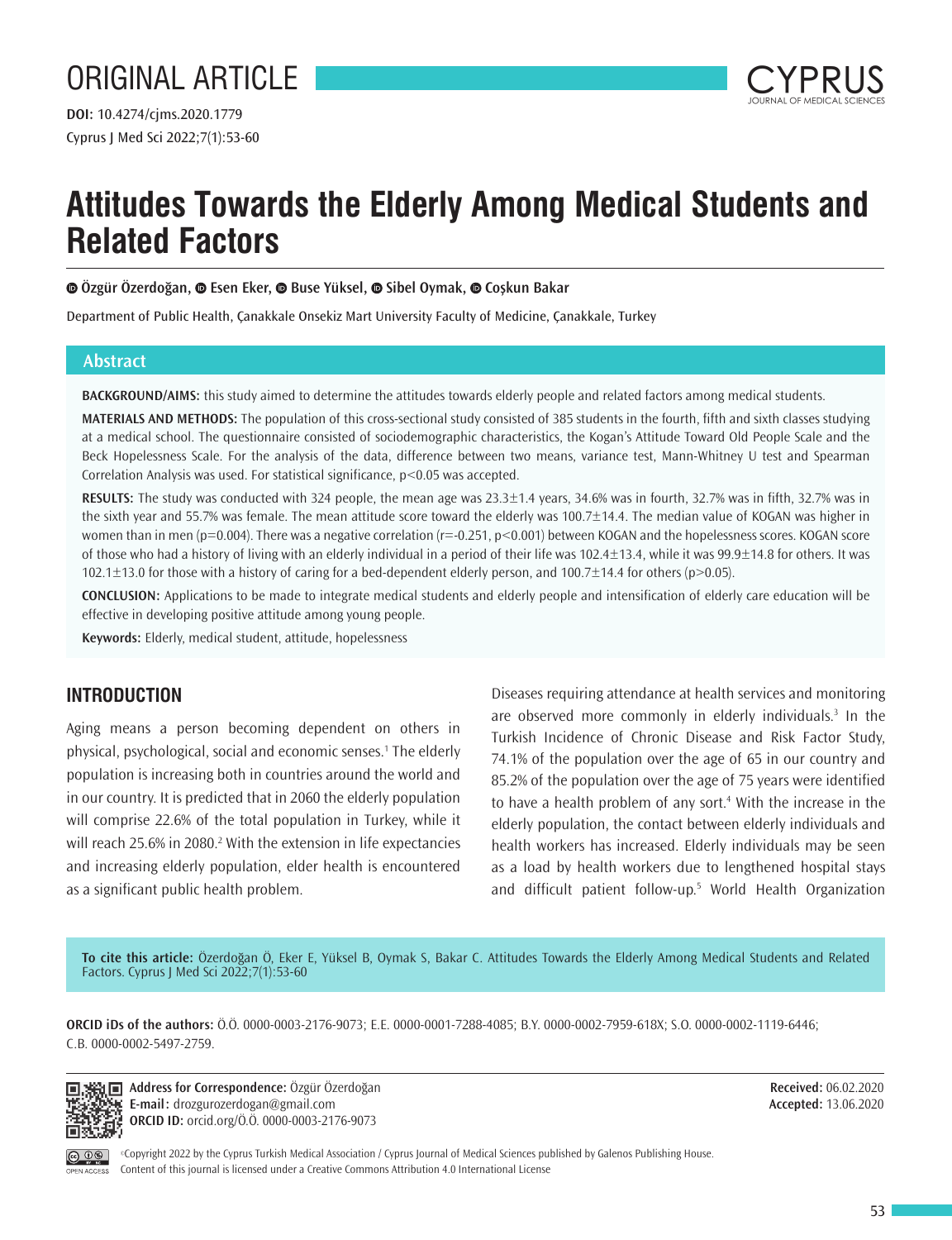data show widespread negative attitudes toward the elderly.<sup>6</sup> Additionally, people may develop prejudices against aging with thoughts that it will limit freedom and the difficulties that will be experienced.<sup>7,8</sup> Due to all these reasons negative attitudes may be displayed toward elderly people within the health system. However, elderly individuals expect health workers to display different and positive attitudes.<sup>9</sup> There are many studies evaluating the attitudes of health workers and medical faculty students toward the elderly. These studies identified many factors like class, gender, living with elderly individuals and receiving geriatric training affected attitudes toward the elderly.7,10-12

Medical faculty studies will undertake significant duties within the health services for society in the future. Within an aging society, most groups served will comprise elderly people. With the increase in healthcare quality offered to the elderly; it is necessary to identify current attitudes toward the elderly. This study was completed with the aim of identifying attitudes toward the elderly and factors affecting this situation among students in different classes attending Çanakkale Onsekiz Mart University Faculty of Medicine. In the long term, as stated in the Pre-Graduation Medical Training National Core Education Program, in line with biopsychosocial and cultural perspectives, $13$ the target is to organize new training strategies ensuring the possibility of training doctors with the development of positive attitudes toward the elderly.

## **MATERIALS AND METHODS**

#### **Type and Population of the Research**

This study is cross-sectional type epidemiologic research. The population of the study comprised the fourth-, fifth- and sixthyear students receiving education in Çanakkale Onsekiz Mart University Faculty of Medicine in the 2018–2019 spring semester education-teaching period. In the 2018–2019 spring semester, there were 135 fourth year, 127 fifth year and 123 sixth year students attending Çanakkale Onsekiz Mart University Faculty of Medicine (on 05.03.2019). The aim was to reach the whole population in this study without any sample selection. During the study, 112 fourth year, 106 fifth year and 106 sixth year students, for 324 students (84.2% of the whole population), were reached. A total of 55 students could not be reached during the study period and six students did not agree to complete the questionnaire.

#### **Study Design**

This research was completed from 1–15 April 2019 in Çanakkale Onsekiz Mart University Faculty of Medicine. With this aim, permission was granted by Çanakkale Onsekiz Mart University Clinical Research Ethics Committee (decision no: 2019–07, date: 27.03.2019). The research data were obtained using a questionnaire. The questionnaire included 14 questions related

to sociodemographic characteristics, 26 Likert-type questions for the Kogan's Attitude Toward Old People Scale (KOPS) and 20 questions for the Beck Hopelessness Scale (BHS). The fourth-, fifth- and sixth-year students from Çanakkale Onsekiz Mart University Faculty of Medicine completed the questionnaire in 15–20 minutes under observation without stating their namesurname, seated in a manner to prevent communication with each other. Fourth- and fifth-year students completed the questionnaire in classrooms in the faculty of medicine, while sixth-year students completed the questionnaire in the clinicworking area where they were employed. Participants accepting voluntary participation in the study were given information about the aim and method of the study by the researcher and provided verbal and written consent.

#### **Scales Used in the Research**

**Kogan's Attitude Toward Old People Scale:** This was developed by Nathan Kogan in 1961. It is a 6-point Likert scale created with the aim of measuring attitudes of individuals toward the elderly. The scale contains 17 positive and 17 negative statements. Odd number questions are negative, while even number questions are positive. Negative statements are given points as 'definitely disagree 6, disagree 5, somewhat disagree 4, somewhat agree 3, agree 2, definitely agree: 1'. Positive statements are given points as 'definitely disagree 1, disagree 2, somewhat disagree 3, somewhat agree 4, agree 5, definitely agree: 6'. The scale has a point range from 34 to 204, with high points indicating positive attitude and low points indicating negative attitude.14 Validityreliability studies by Kılıç and Adibelli<sup>15</sup> in 2011 removed six items from the scale due to low correlation content and reduced the scale to 13 positive and 13 negative statements in 26 items. The point interval for the scale is 26–156. Increased total points show the individual has positive attitude toward the elderly.<sup>15</sup> In this study, the 26-item scale obtained after validity-reliability studies were used.

**Beck Hopelessness Scale:** This is a 20-item scale aiming to determine the expectations about the future and pessimism levels of an individual. The scale requests the person to mark 'correct' for statements that apply to them or 'incorrect' for statements that do not apply to them. The point interval for the scale is 0–20. The increase in total points shows increased hopelessness in the individual.<sup>16</sup> The validity-reliability studies for the scale were conducted by many researchers like Seber et al.<sup>17</sup> and Durak and Palabıyıkoğlu<sup>18</sup>.

#### **Statistical Analysis**

Data in the study were analyzed with the SPSS 20.0 statistical program software. Data are presented using number, percentage, mean, standard deviation, median, minimum and maximum values. According to the results of normal distribution tests, the parametric tests of significance of difference between two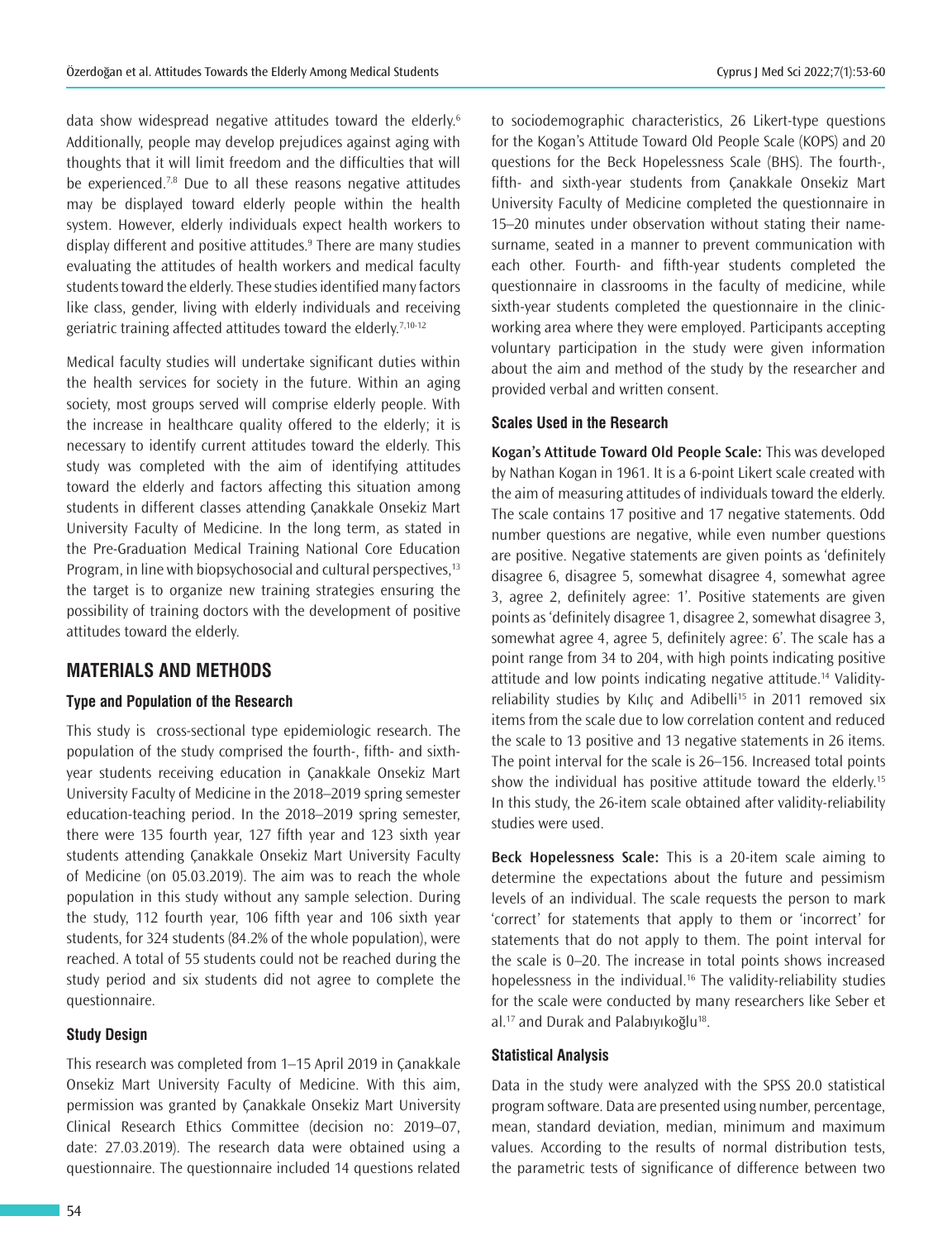means and variance analysis (ANOVA) tests were used and the nonparametric test of the Mann-Whitney U test was used. For the analysis of correlations of data, the Spearman correlation analysis was used in accordance with the results of the test of fit to the normal distribution. When correlation coefficients are evaluated,  $r=0$ –0.24 was weak correlation,  $r=0.25-0.49$ was moderate,  $r=0.50-0.74$  was strong and  $r=0.75-1.0$  was compelling correlation. Situations with p<0.05 were accepted as statistically significant.

## **RESULTS**

The study included 324 people. The mean age of the study group was 23.3±1.4 years (median: 23, minimum-maximum: 21–29). Of participants, 34.6% were in fourth years, 32.7% were in fifth year and 32.7% were in sixth year. Among the participants, 55.7% were female, 99% were single, 64.1% had at least three people in their family, 62.7% had lived longest in provincial centers, 63.9% had a maternal education level of high school or above, and 76.8% had a paternal education level of high school or above. In terms of aging, 16.4% were unafraid of aging, 24.5% were undecided about aging and 59.1% were afraid of aging. Within the study group 10.8% had history of caring for an individual aged 65 years or older who was partly or fully bedridden. For participants, 92.6% had both parents living, and of 91.7% had parents who were living together. Of participants 33.3% had experience of living with an individual aged 65 years or older and of 43.5% lived with grandmother and grandfather, 43.5% lived with only grandmother and 12.1% lived with only grandfather. Of those with experience living with anyone aged 65 years or older, the mean duration living with the elderly person was 8.5±7 years (median: 5, minimum-maximum: 1–25) (Table 1).

Within the study group the KOPS mean points were 100.7±14.4 (median: 101, minimum-maximum: 38–156), with mean BHS points of 5.2±4.6 (median: 4, minimum-maximum: 0–19). When the BHS subdimensions are examined, mean points for the subdimension of feelings related to the future were  $1.2 \pm 1.5$ (median: 1, minimum-maximum: 0–5), with mean points for the loss of motivation 1.6±1.8 (median: 1, minimum-maximum: 0–8) and mean points for expectations related to the future of 1.8±1.5 (median: 2, Minimum-maximum: 0–5) (Table 2).

When sociodemographic characteristics are compared with the KOPS, there was a statistically significant difference identified for the gender variable with KOPS ( $p=0.004$ ). For females the KOPS median value was higher compared to males. There were no statistically significant differences identified between other sociodemographic variables and the KOPS (p>0.05) (Table 3).

The KOPS was identified to have negative moderate correlation with the BHS total points  $(r=-0.251, p<0.001)$ , negative moderate correlation with the BHS 'feelings about the future' subdimension ( $r = -0.295$ ,  $p < 0.001$ ), negative weak correlation

with the 'loss of motivation' subdimension ( $r = -0.240$ ,  $p < 0.001$ ) and negative weak correlation with the 'expectations about the future' subdimension ( $r = -0.173$ ,  $p = 0.002$ ). There was no statistically significant correlation determined between the KOPS and age variables ( $r=0.874$ ,  $p=0.322$ ) (Table 4).

## **DISCUSSION**

There are many studies about determining the status of attitudes toward the elderly among health workers. In validity-reliability studies by Kılıç and Adibelli<sup>15</sup> conducted with nurses, the KOPS mean points were identified as 97.8. In our study, the scale used in this validity-reliability study was used, and the results obtained appear to be similar. The occurrence of similar results may be explained by nurses and doctors sharing the same working environment and being in close contact with the elderly during their training. Another study of 137 nonmedical students in Konya determined mean KOPS points as 106.7.<sup>19</sup> In all societies the desire is that the attitude points toward the elderly be high. Additionally, considering the disease load, workers in the health sector will be in greater contact with the elderly. It is thought-provoking that health workers and students received lower points for attitudes toward the elderly than those in nonhealth sectors. The reason for this may be that stressful situations occurring during training and because of work difficulties affect attitudes toward the elderly or that training in the health sector about elder health is not sufficient.

Studies have identified different attitudes toward the elderly with the gender variable. Salman et al.<sup>20</sup> identified that male students displayed more positive attitudes toward the elderly than female students, while some studies have determined the female gender is associated with more positive attitudes toward the elderly.11 Additionally, studies identified no correlation between the gender variable and attitudes toward the elderly.19,20 Elbi et al.<sup>10</sup> in a study of 406 medical students in Manisa in 2015 identified more positive attitudes toward the elderly in females compared to males using the University of California Los Angeles (UCLA) attitude toward the elderly scale, while according to Kogan's Attitude Toward Old People Scale there were no attitude differences determined between the genders. In our study group, female gender was identified to have more positive attitudes toward the elderly. In Turkish society, when there is an elderly person in the family, the individual who cares for them most is generally female. A study in Turkey in 2005 identified that 39.5% of people caring for the elderly were daughters-in law, while 26.9% were daughters.<sup>21</sup> In our study, the more positive attitude identified in females may be explained by women in our society having greater contact with the elderly.

In the literature, there are studies showing there are more positive attitudes toward the elderly as class level increases. $22,23$ Additionally, some studies of nursing and medical faculty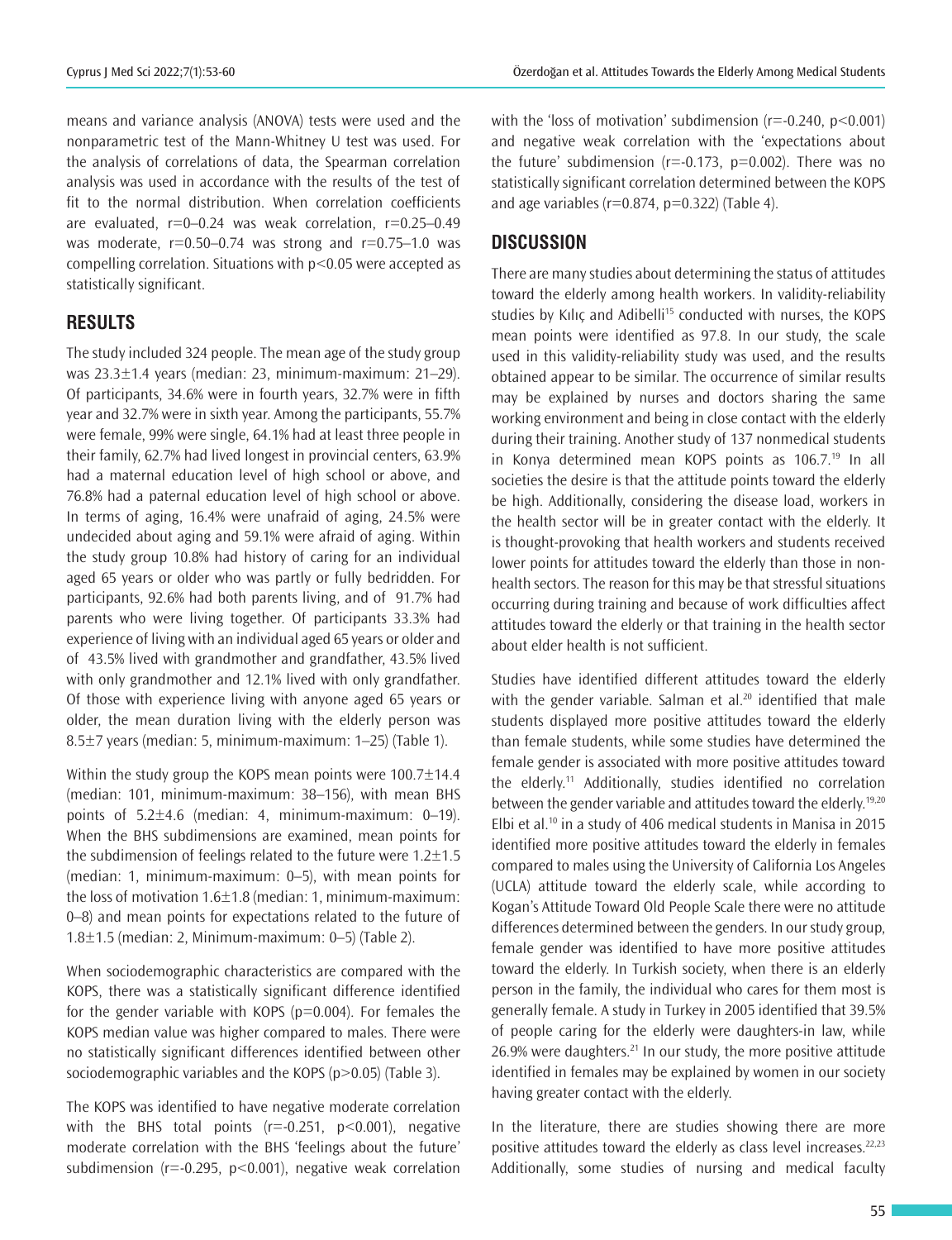| Table 1. General features of the study group                            |             |  |  |
|-------------------------------------------------------------------------|-------------|--|--|
| <b>Variables</b>                                                        | $n$ (%)     |  |  |
| Gender ( $n=323$ )                                                      |             |  |  |
| Female                                                                  | 180 (55.7)  |  |  |
| Male                                                                    | 143 (44.3)  |  |  |
| Marital status (n=324)                                                  |             |  |  |
| Single                                                                  | 321 (99.1)  |  |  |
| Married                                                                 | 3(0.9)      |  |  |
| Class ( $n=324$ )                                                       |             |  |  |
| Four                                                                    | 112 (34.6)  |  |  |
| Five                                                                    | 106 (32.7)  |  |  |
| Six                                                                     | 106 (32.7)  |  |  |
| Number of individuals in family (n=323)                                 |             |  |  |
| $\leq$ 3                                                                | 116 (35.9)  |  |  |
| >3                                                                      | 207(64.1)   |  |  |
| Parents alive or not (n=324)                                            |             |  |  |
| <b>Both living</b>                                                      | 300 (92.6)  |  |  |
| Both dead                                                               | 0(0.0)      |  |  |
| Mother alive, father dead                                               | 21(6.5)     |  |  |
| Father alive, mother dead                                               | 3(0.9)      |  |  |
| Parents living together (n=300)*                                        |             |  |  |
| Living together                                                         | 275 (91.7)  |  |  |
| Living separately                                                       | 25(8.3)     |  |  |
| Maternal educational level (n=324)                                      |             |  |  |
| Up to high school                                                       | 117(36.1)   |  |  |
| High school and above                                                   | 207 (63.9)  |  |  |
| Paternal educational level (n=323)                                      |             |  |  |
| Up to high school                                                       | 75 (23.2)   |  |  |
| High school and above                                                   | 248 (76.8)  |  |  |
| Location of longest habitation (n=324)                                  |             |  |  |
| Province                                                                | 203 (62.7)  |  |  |
| County/village/town/burg                                                | 121(37.3)   |  |  |
| Have lived in the same house as those over 65 years to date ( $n=324$ ) |             |  |  |
| Yes                                                                     | 108 (33.3)  |  |  |
| No                                                                      | 216 (66.7)  |  |  |
| Elderly people they have lived with to date $(n=108)$ **                |             |  |  |
| Grandmother-grandfather                                                 | 47 (43.5)   |  |  |
| Only grandmother                                                        | 47(43.5)    |  |  |
| Only grandfather                                                        | 13(12.1)    |  |  |
| Uncle                                                                   | 1(0.9)      |  |  |
| Thoughts about aging (n=323)                                            |             |  |  |
| Not scared                                                              | 53 $(16.4)$ |  |  |
| Undecided                                                               | 79 (24.5)   |  |  |
| A little afraid/afraid/very afraid                                      | 191 (59.1)  |  |  |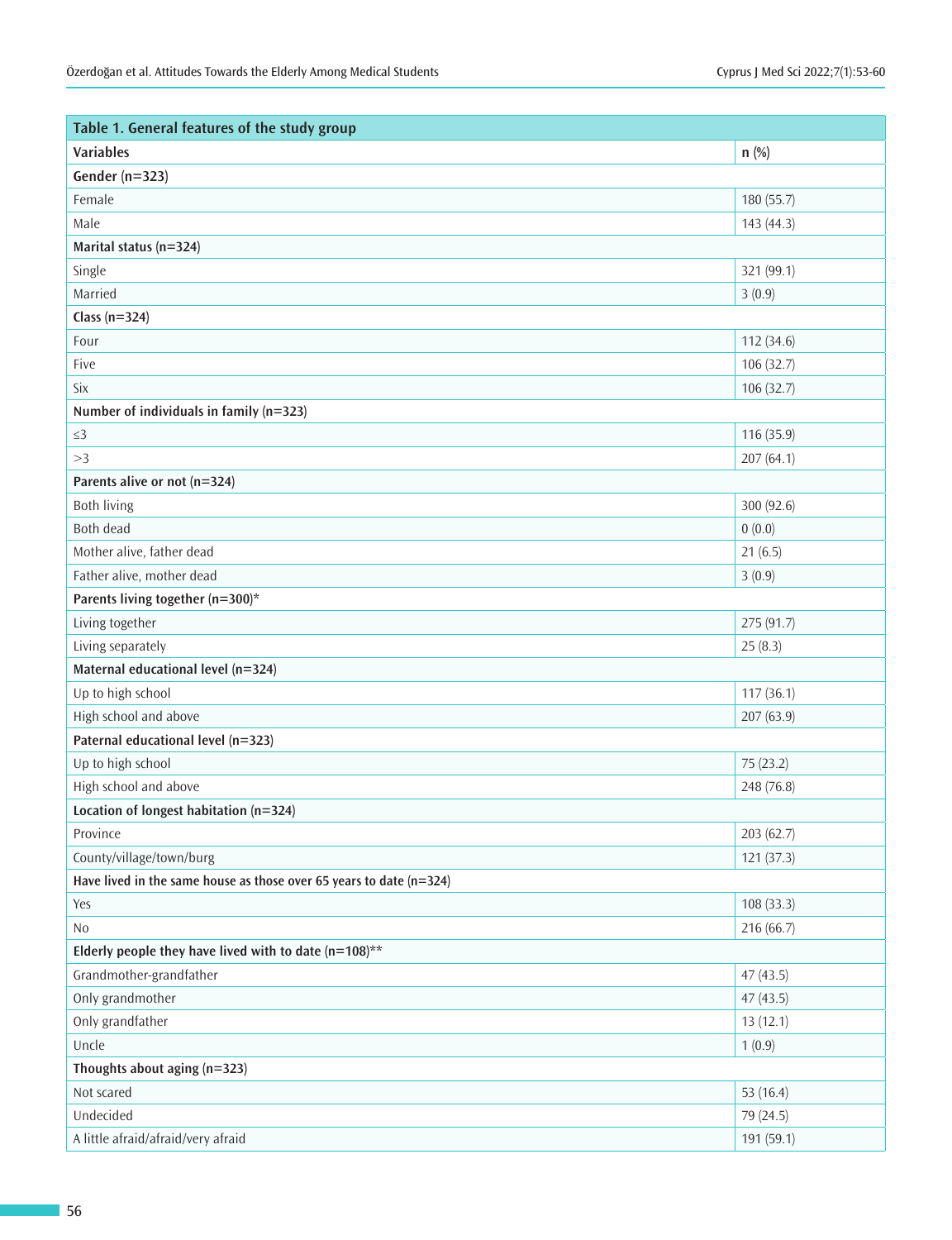| <b>Table 1. Continued</b>                                                                                                                                                    |            |  |  |
|------------------------------------------------------------------------------------------------------------------------------------------------------------------------------|------------|--|--|
| Have cared for person aged 65 years and older who was partly or fully bedbound ( $n=323$ )                                                                                   |            |  |  |
| Yes                                                                                                                                                                          | 35(10.8)   |  |  |
| No                                                                                                                                                                           | 288 (89.2) |  |  |
| n: number, %: column percentage, *: responses of participants with both parents surviving were included in calculations **: responses of participants with experience living |            |  |  |

n: number, %: column percentage, \*: responses of participants with both parents surviving were included in calculations \*\*: responses of participants with experience living with elderly people aged 65 years and older were included in calculations.

students determined the first year students had more positive attitudes toward the elderly.<sup>10,24</sup> In our study, though the difference was not statistically significant, sixth-year students appeared to have higher mean KOPS points compared to fourth- and fifth-year students. In our country, clinical training comes to the fore in the fourth, fifth and sixth year of medical faculty education; however, especially in the sixth year students have more interaction with patients in terms of developing doctor information and skills and effective use of their learned knowledge and skills. The occurrence of this situation may be associated with sixth-year students having slightly more interaction with elderly individuals in clinics compared to the other classes.

Ayaz Alkaya and Birimoğlu Okuyan<sup>7</sup> in a study determined the mean KOPS points of students at the life history of elderly individuals, caring for elderly individuals and communicating with elderly individuals every day were higher. In the literature, there are studies, which did not identify any correlation between living with elderly individuals and attitudes toward the elderly.25,26 In our study, though the difference was not statistically significant, those living with an elderly individual in any period and those caring for an elderly person who was partly or fully bedridden were identified to have higher mean KOPS points. Considering these data, it was concluded that students who had interacted with the elderly displayed a more positive attitude toward the elderly.

In our study, when parents being alive was compared with the KOPS, those with either a mother or father who had died were determined to have slightly higher mean points. We can interpret this situation as young individuals missing their mother or father from a period of their life attempting to reduce this by displaying more positive attitudes to elderly individuals. Similarly, the

group with parental education levels of high school or above were identified to have KOPS mean points that were a little higher. If we consider that the development of positive attitudes begins in the family, as family education level increases more positive attitudes may be transferred to the child.

When the literature is investigated, no research was encountered investigating the correlation between hopelessness levels of medical faculty students and attitudes toward the elderly. In our study, there was a negative moderate correlation between hopelessness and attitudes to the elderly and it was concluded that as hopelessness levels reduced, positive attitudes toward the elderly increased. Hopelessness may reduce empathy toward the elderly population. As a result, as the empathy toward the elderly reduces, positive attitudes toward the elderly may reduce.

## **Limitations of the Study**

This study was completed with students of a medical faculty in the clinical period; it is difficult to generalize or make interpretations for all work areas within the health system in line with the results obtained from this study. As well as being a rare study investigating the correlation between hopelessness and attitudes toward the elderly, multicentric studies with broader scope encompassing students from more than one faculty will show this correlation more clearly. Additionally, qualitative studies to be conducted about this topic will allow the possibility to investigate this correlation in detail. The results obtained in our study will be a source of guidance for future studies.

# **CONCLUSION**

In our study, students in the medical faculty in the clinical period were identified to have positive attitudes toward the elderly. Those living with elderly individuals in any period of their lives and those caring for partly or fully bedridden elderly individuals

| Table 2. Points for Kogan's Attitude Toward Old People and Beck Hopelessness Scale for the study group |                  |                       |  |  |
|--------------------------------------------------------------------------------------------------------|------------------|-----------------------|--|--|
| <b>Variables</b>                                                                                       | Mean $\pm$ SD    | Median (min-max)      |  |  |
| Kogan's Attitude Toward Old People Scale (n=324)                                                       | $100.7 \pm 14.4$ | $101.0(38.0 - 156.0)$ |  |  |
| Beck Hopelessness Scale (n=322)                                                                        | $5.2 + 4.6$      | $4.0(0.0-19.0)$       |  |  |
| Subdimensions of Beck Hopelessness Scale                                                               |                  |                       |  |  |
| Feelings about the future $(n=322)$                                                                    | $1.2 \pm 1.5$    | $1.0(0.0-5.0)$        |  |  |
| Loss of motivation $(n=322)$                                                                           | $1.6 \pm 1.8$    | $1.0(0.0-8.0)$        |  |  |
| Expectations about the future $(n=322)$                                                                | $1.8 \pm 1.5$    | $2.0(0.0-5.0)$        |  |  |
| n: number, SD: standard deviation, Min: minimum, Max: maximum.                                         |                  |                       |  |  |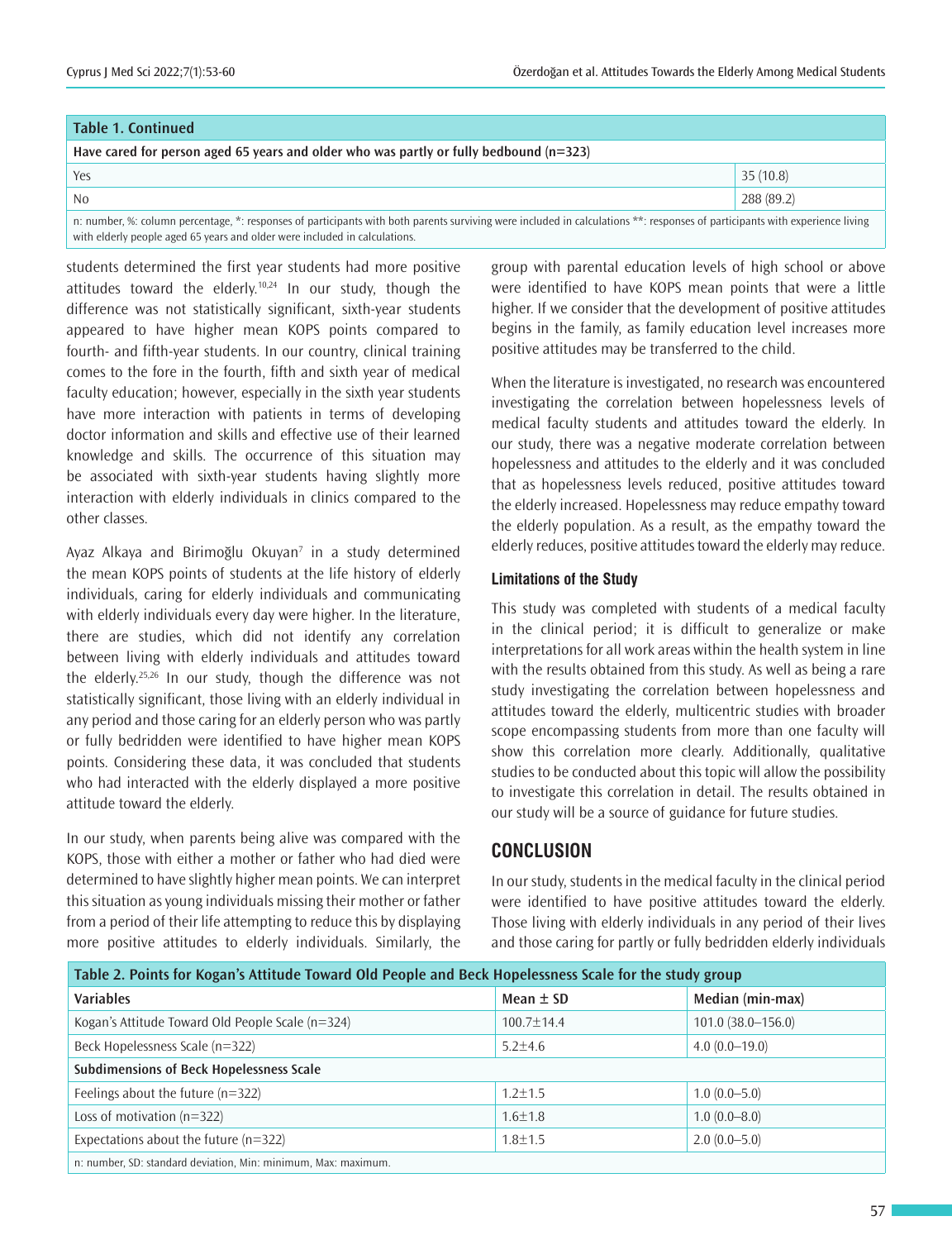| Table 3. Comparison of sociodemographic characteristics with Kogan's Attitude Toward Old People Scale |                                          |                        |                      |
|-------------------------------------------------------------------------------------------------------|------------------------------------------|------------------------|----------------------|
|                                                                                                       | Kogan's Attitude Toward Old People Scale |                        |                      |
| Sociodemographic characteristics                                                                      | Mean $\pm$ SD                            | Median<br>$(min-max)$  | p-value              |
| Gender                                                                                                |                                          |                        |                      |
| Female                                                                                                | $102.7 \pm 14.2$                         | $103.0 (66.0 - 150.0)$ | 0.004                |
| Male                                                                                                  | $98.2 \pm 14.2$                          | 98.0 (38.0-156.0)      |                      |
| Class                                                                                                 |                                          |                        |                      |
| Four                                                                                                  | $100.4 \pm 14.6$                         | 102.0 (38.0-150.0)     |                      |
| Five                                                                                                  | $98.8 \pm 14.6$                          | 98.0 (59.0-156.0)      | 0.081 <sup>b</sup>   |
| <b>Six</b>                                                                                            | $103.1 \pm 13.8$                         | 101.0 (66.0-145.0)     |                      |
| Number of individuals in family                                                                       |                                          |                        |                      |
| $\leq$ 3                                                                                              | 99.7±12.9                                | $100.0 (66.0 - 145.0)$ | 0.349a               |
| >3                                                                                                    | $101.3 \pm 15.2$                         | 101.0 (38.0-156.0)     |                      |
| <b>Parents alive or not</b>                                                                           |                                          |                        |                      |
| <b>Both alive</b>                                                                                     | $100.6 \pm 14.6$                         | 100.0 (38.0-156.0)     | $0.748$ <sup>a</sup> |
| Mother or father dead                                                                                 | $101.6 \pm 10.7$                         | 103.0 (80.0-117.0)     |                      |
| Parents living together*                                                                              |                                          |                        |                      |
| Living together                                                                                       | $100.6 \pm 15.0$                         | 101.0 (38.0-156.0)     |                      |
| Living separately                                                                                     | $100.6 \pm 9.5$                          | 100.0 (85.0-119.0)     | 0.999a               |
| Maternal educational level (n=324)                                                                    |                                          |                        |                      |
| Up to high school                                                                                     | 99.0±12.4                                | 98.0 (66.0-128.0)      | $0.103^{a}$          |
| High school and above                                                                                 | 101.7±15.3                               | 102.0 (38.0-156.0)     |                      |
| Paternal educational level (n=323)                                                                    |                                          |                        |                      |
| Up to high school                                                                                     | 98.8±13.6                                | 98.0 (66.0-130.0)      |                      |
| High school and above                                                                                 | $101.3 \pm 14.6$                         | 101.0 (38.0-156.0)     | $0.186^{a}$          |
| Location of longest habitation                                                                        |                                          |                        |                      |
| Province                                                                                              | $100.9 \pm 15.1$                         | 101.0 (38.0-156.0)     |                      |
| County/village/town/burg                                                                              | $100.4 \pm 13.1$                         | $100.0 (66.0 - 132.0)$ | 0.575                |
| Have lived in the same house as those over 65 years to date                                           |                                          |                        |                      |
| Yes                                                                                                   | $102.4 \pm 13.4$                         | 102.0 (66.0-156.0)     | $0.132^{a}$          |
| N <sub>0</sub>                                                                                        | 99.9±14.8                                | 99.5 (38.0-150.0)      |                      |
| Thoughts about aging                                                                                  |                                          |                        |                      |
| Not scared                                                                                            | $98.3 \pm 15.1$                          | 98.0 (64.0-156.0)      |                      |
| Undecided                                                                                             | $103.3 \pm 13.5$                         | 102.0 (75.0-150.0)     | $0.123^{b}$          |
| A little afraid/afraid/very afraid                                                                    | $100.5 \pm 14.1$                         | 101.0 (38.0-145.0)     |                      |
| Have cared for person aged 65 years and older who was partly or fully bedbound                        |                                          |                        |                      |
| Yes                                                                                                   | $102.1 \pm 13.0$                         | 104.0 (73.0-126.0)     | $0.568$ <sup>a</sup> |
| No                                                                                                    | 100.7±14.4                               | $100.5(38.0 - 156.0)$  |                      |

Significant values are shown in bold.

SD: standard deviation, Min: minimum, Max: maximum, \*: responses of participants with both parents surviving were included in calculations, p: Mann-Whitney U test, ª: Significance of difference between two means test, ʰ: Variance analysis (ANOVA) test, marital status not included in statistical analysis due to distribution of the sociodemographic variable.

were determined to have higher points for attitude toward the elderly. In the medical school education in our university, elderly health problems are explained with theoretical and practical

applications with their social aspects in public health education. In clinical sciences, trainings are provided for diseases specific to old age. However, applications with the aim of integration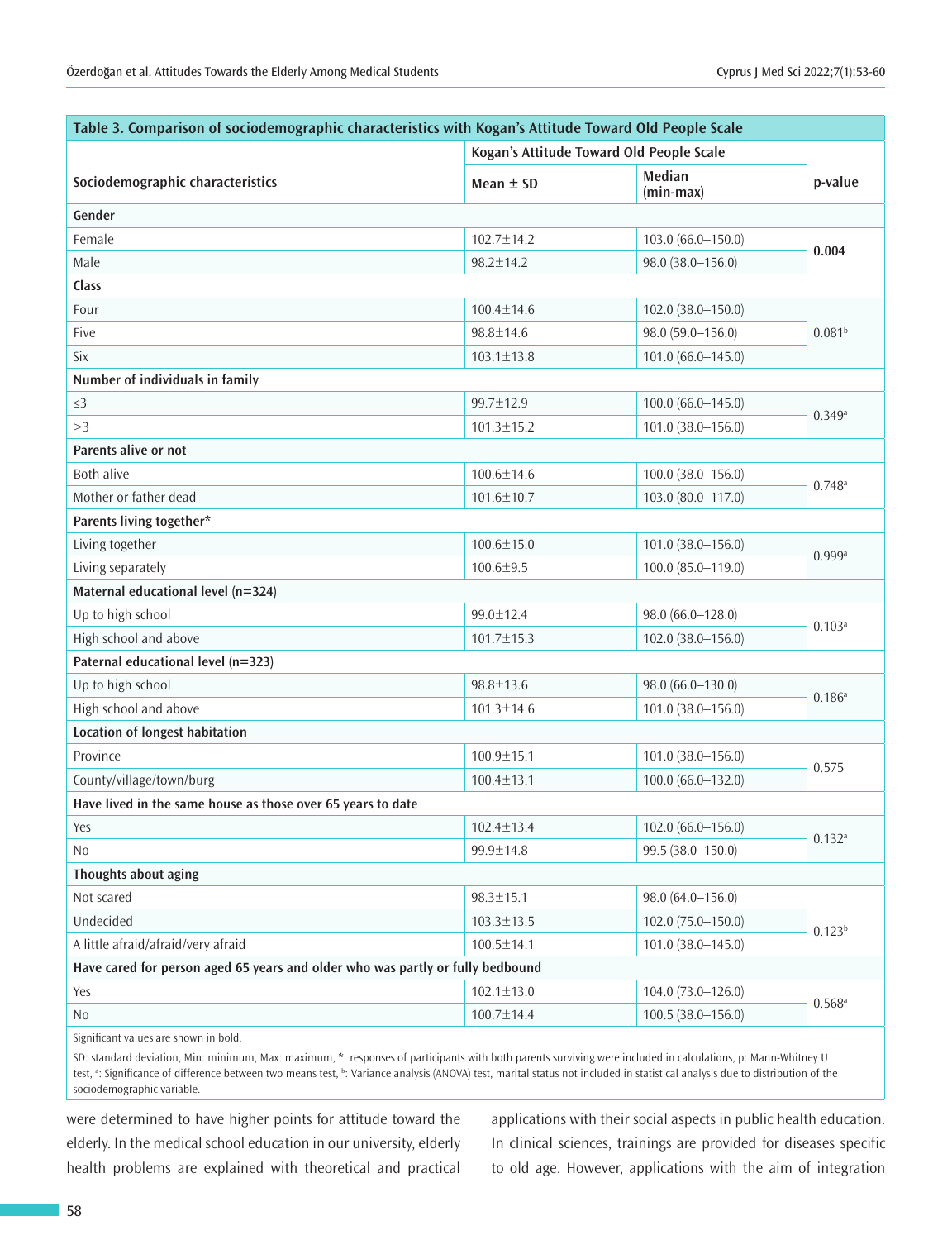| Table 4. Correlation of Kogan's Attitude Toward Old People Scale with Beck Hopelessness Scale and age variable |                                          |         |  |
|----------------------------------------------------------------------------------------------------------------|------------------------------------------|---------|--|
|                                                                                                                | Kogan's Attitude Toward Old People Scale |         |  |
|                                                                                                                | r                                        | p-value |  |
| <b>Variables</b>                                                                                               |                                          |         |  |
| <b>Beck Hopelessness Scale</b>                                                                                 | $-0.251$                                 | < 0.001 |  |
| <b>Subdimensions of Beck Hopelessness Scale</b>                                                                |                                          |         |  |
| Feelings about the future                                                                                      | $-0.295$                                 | < 0.001 |  |
| Loss of motivation                                                                                             | $-0.240$                                 | < 0.001 |  |
| Expectations about the future                                                                                  | $-0.173$                                 | 0.002   |  |
| Age                                                                                                            | 0.874                                    | 0.322   |  |
| Significant values are shown in bold.                                                                          |                                          |         |  |

r: Spearman correlation coefficient, p: statistical significance level.

between elderly people and medical faculty students and increasing the intensity of training related to elder care during education in medical faculties may contribute to the support of trainings and developing positive attitudes.

## **MAIN POINTS**

- When the literature is examined, this study is the only study that examines the relationship between attitudes toward the elderly and hopelessness. In the study, a negative correlation was found between hopelessness and attitudes toward the elderly.
- The median value of attitude toward the elderly is higher in women than in men. This situation is statistically significant.
- The average of attitude score toward the elderly is higher in those who live with the elderly in one period of their life compared to the others. However, there was no statistically significant difference.
- The average of attitude score toward the elderly is higher in those who have a history of caring for the elderly dependent on the bed. However, no statistically significant difference was found.

#### **ETHICS**

**Ethics Committee Approval:** This study was approved by Çanakkale Onsekiz Mart University Clinical Research Ethics Committee (decision no: 2019-07, date: 27.03.2019)

**Informed Consent:** Participants accepting voluntary participation in the study were given information about the aim and method of the study by the researcher and provided verbal and written consent.

#### **Peer-review:** Externally peer-reviewed

## **Authorship Contributions**

Concept: Ö.Ö., E.E., B.Y., Design: Ö.Ö., E.E., B.Y., Data Collection and/or Processing: Ö.Ö., E.E., B.Y., Analysis and/or Interpretation: Ö.Ö., E.E., B.Y., Literature Search: Ö.Ö., E.E., B.Y., Writing: Ö.Ö., E.E., B.Y., S.O., C.B., Critical Review: S.O., C.B.

## **DISCLOSURES**

**Conflict of Interest:** The authors declare no conflict of interest.

**Financial Disclosure:** The authors declare that this study received no financial support.

## **REFERENCES**

- 1. Kalınkara V, Kalaycı I. Life satisfaction, care burden and burnout of the individuals who have a caregiver service to the elderly at home. *EIRJ*. 2017;10:19-39.
- 2. TÜİK. Nüfus Projeksiyonları, 2018-2080. Available at: http://www.tuik.gov.tr/ PreHaberBultenleri.do?id=30567
- 3. Iliman T, Tekeli R. The Relationship among ageing and health expenditures: a literature research. *Adnan Menderes Univ J Institut Soc Sci*. 2017;4:277-291.
- 4. Ünal B, Ergör G, Dinç Horasan G, Kalaça S, Sözmen K. Türkiye kronik hastalıklar ve risk faktörleri sıklığı çalışması Int: 2013. Report no: 909. Available at: https://sbu.saglik.gov.tr/ekutuphane/kitaplar/khrfat.pdf
- 5. Gethıng L, Fethney J, Mckee MA, et al. Validation of the reactions to ageing questionnaire: Assessing similarities across several countries. *J Gerontol Nurs.* 2004;30:47-54.
- 6. World Health Organization (WHO). Discrimination and negative attitudes about ageing are bad for your health. Available from: https://www.who. int/news-room/detail/29-09-2016-discrimination-and-negative-attitudesabout-ageing-are-bad-for-your-health
- 7. Ayaz Alkaya S, Birimoğlu Okuyan C. Nursing students' attitudes towards the elderly. J Hacettepe Univ Fac Nurs. 2017;4:43-52.
- 8. Duyan V, Gelbal S. The adaptation of attitudes towards the elderly scale to Turkish with a group of university students. *Tur J Geriatr*. 2013;16:202-209.
- 9. Nowossadeck E. Population aging and hospitalization for chronic disease in Germany. *Dtsch Arztebl Int.* 2012;109:151-157.
- 10. Elbi H, Altan S, Rahman S, Cengiz Özyurt B, Şahin S, Çam FS. The attitudes of medical students toward the elderly. *Tur J Geriatr.* 2015;18:299-304.
- 11. Mandıracıoğlu A, Lüleci NE. Attitudes towards the elderly among Turkish pharmacy students. *Tur J Geriatr.* 2015;18:305-309.
- 12. Hughes NJ, Soiza RL, Chua M, et al. Medical student attitudes toward older people and willingness to consider a career in geriatric medicine. *J Am Geriatr Soc.* 2008;56:334-338.